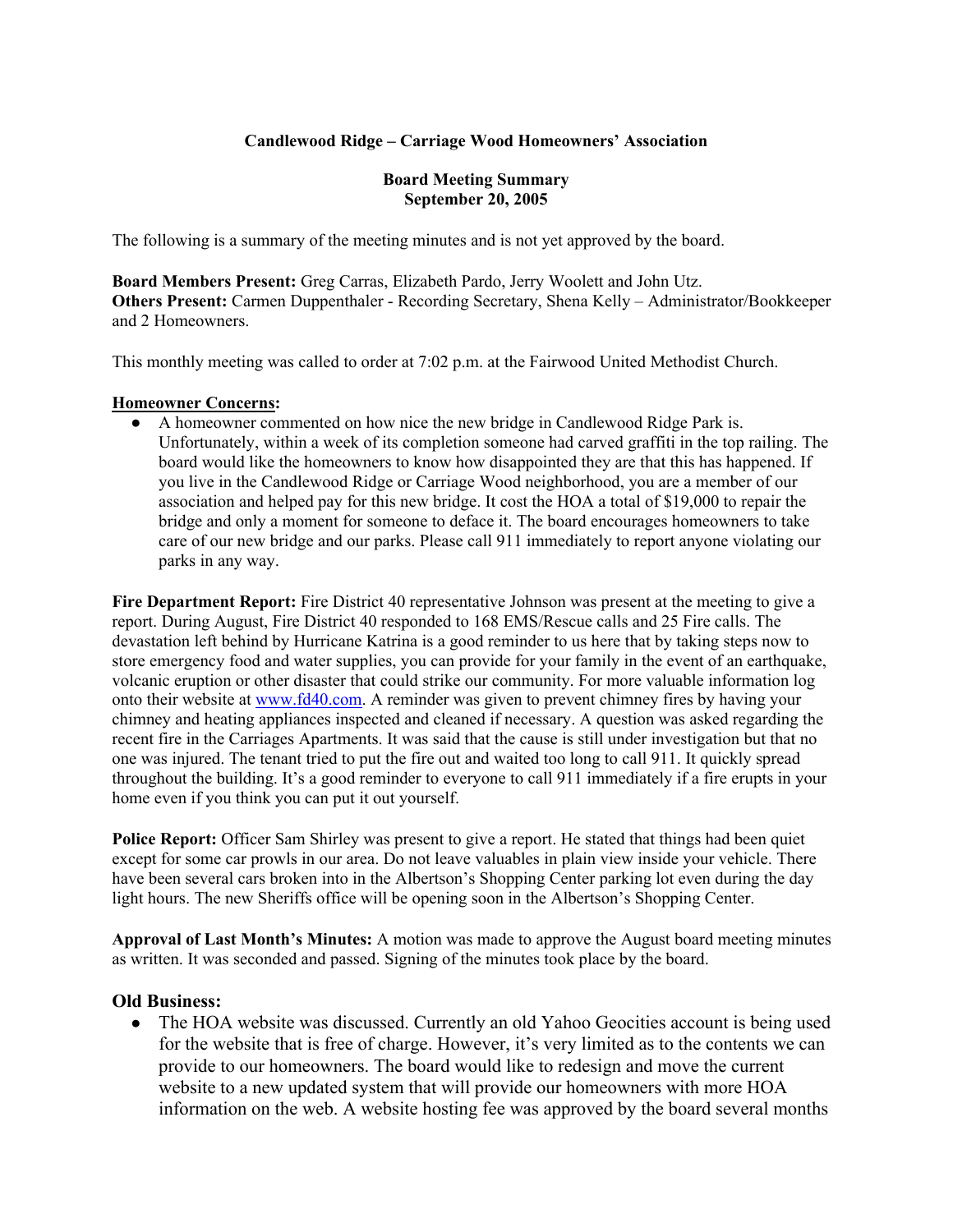ago. A homeowner present at tonight's meeting volunteered to help design the new website and the current website administrator will continue to maintain it.

● A Cub Scout troop has expressed interest in cleaning the moss off our entrance signs. It was said that a Boy Scout troop would be contacted to assist the Cub Scouts with the project.

### **New Business:**

- The annual meeting of the CR/CW HOA will be held on January 31, 2006 at 7:00 pm at the Fairwood United Methodist Church. Mark your calendar and plan to attend.
- A motion was made to increase the dues by the allowed 3%. It was seconded and passed by the board.

### **Common Areas Report:**

- The CAM Chairman is still seeking a way to remove the graffiti from the sidewalk on the east side of CR Park. Several products have been tried as well as pressure washing, but nothing has worked well. Mercuric acid was suggested as a cleaning agent that may remove the paint. The CAM board member will purchase the mercuric acid and attempt to remove the paint. As mentioned above, if you see someone vandalizing our neighborhood, please call 911 immediately.
- A comment was made that the lawns and shrubs are looking better since we are now getting an occasional rainfall.

**Architectural Report:** The ACC Chairman was not present at the meeting, however an updated ACC report was distributed and reviewed by the board. Since August, twelve new applications have been received and approved as follows:

4 Paint, 2 Roofs, 1 Window Replacement, 1 Landscaping Backyard, 1 Gutter Replacement, 2 Fences and 1 Deck.

A discussion took place regarding synthetic materials being used for decks and fencing. Currently decks made with synthetic materials are now being approved by the HOA and the committee will be setting a standard for future fence requests made of this type of material.

Aluminum siding has been noted in the Candlewood Ridge neighborhood. The ACC committee will be meeting to discuss and set a standard for vinyl and aluminum siding requests.

**Complaints Negotiations Report:** The Complaint Negotiation Chairperson presented the HOA complaints report to the board. Currently there are 15 new complaints, 9 pending complaints and 1 has been closed. Two additional complaints have entered the legal process due to being non-compliant. A discussion of some of the complaints on the list took place.

All complaints must be received in writing and signed by the author. Your name, address and phone number must be included on the written complaint so that the HOA may notify you that the issue is being addressed. You may then mail your complaint to the HOA address at P.O. Box 58397, Renton, WA, 98058. Complaints are kept confidential and you will remain anonymous.

**Legal and Insurance Report:** The HOA insurance with CAU has been renewed. The HOA still wants to pursue changing to State Farm in the future. The required new bridge with railing is now in place in CR Park. The required barrier will now need to be added to prevent small children from accidentally walking down to the stream edge and falling in. A discussion followed.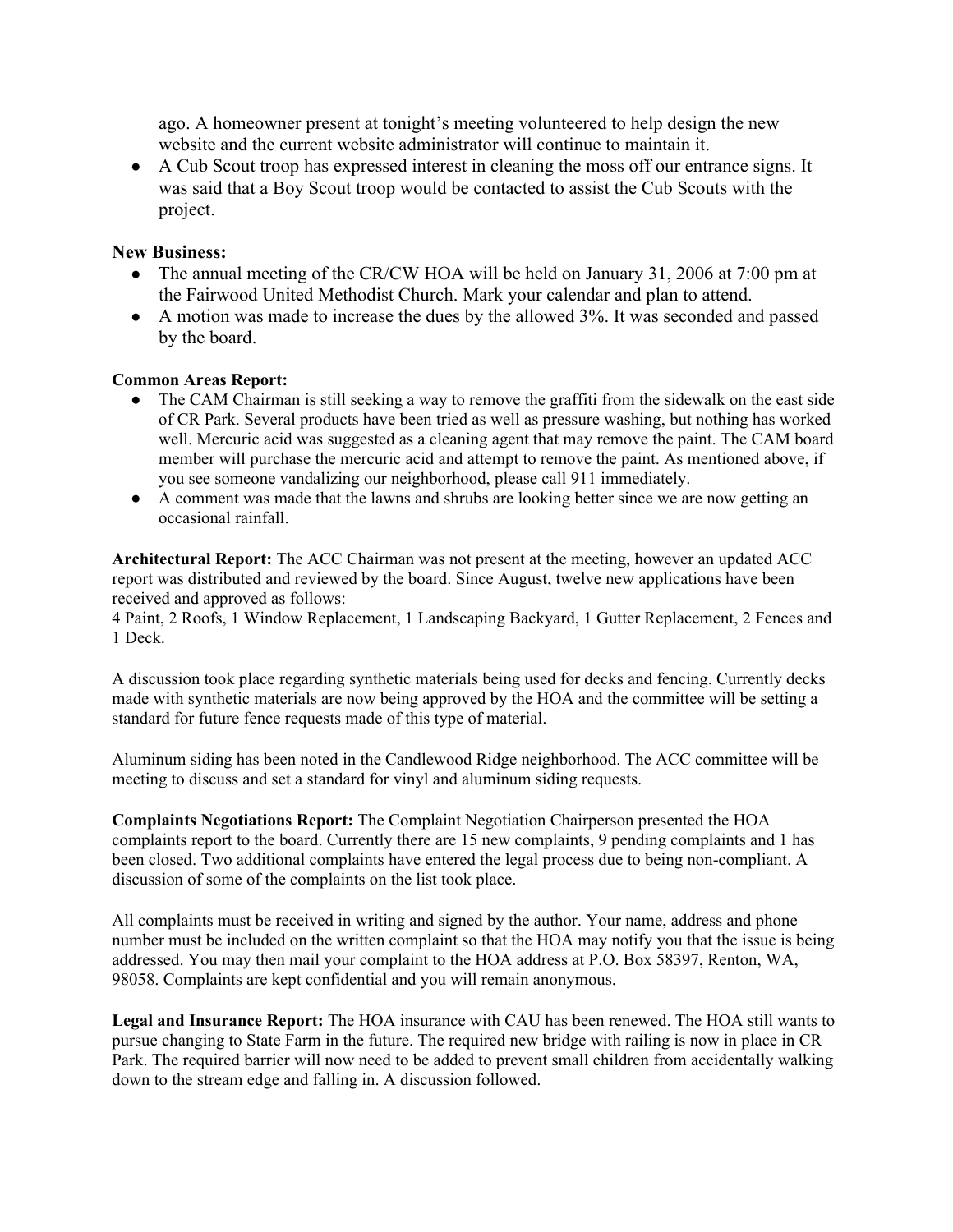**Treasurer's Report:** The August budget comparison report was presented and briefly discussed. The proposed 2006 budget report will be presented at next month's meeting for review.

#### **Committee Reports:**

## **Capital Improvement Committee –**

- The committee chairman visited King County DDES on 9/9/05 and delivered the plans with the additional data DDES had requested for the HOA bridge maintenance permit. Then later that day he met with Clements General Construction at CR Park. They began the bridge repair on September  $12<sup>th</sup>$  and completed the project on September  $19<sup>th</sup>$ . DDES inspected the site while construction was taking place and will again inspect the completed project.
- The Plano Bros was contacted about repairing the worst portions of the asphalt path on the west side of CR Park. They plan to start the project the first week in October. Repairing the asphalt ramps to both sides of the bridge is included in the project.
- A bid has been received from Canber (our maintenance contractor) to plant barrier plants along the stream in CR Park, in accordance with our architects plan, for just under \$1400. A discussion took place about the different kinds of plants and fencing that could be used for the barrier. Large rocks were also suggested. A motion was made to have Canber install the recommended plants to complete our plan on record. The board passed the motion.
- Canber was asked to remove the old big toy in CR Park now that school has started. It was noted that one of the metal plates in one of the belt swings had rusted through and the seat had torn completely in half. Fortunately, no one was injured. The big toy will be removed on September 21<sup>st</sup> or  $22<sup>nd</sup>$ . The picnic table located next to the old big toy will be moved up near the new big toy until the equipment is replaced.
- The HOA has essentially used or committed all the capital expense funds for this year. There is one year remaining on the original 5-year plan. This plan will need to be revisited and the HOA will need to come up with a new 5-year plan.

# **Rules & Regulations Subcommittee - At last month's meeting, the board approved the new rule and regulation document entitled "Architectural Control". This document will be sent out to homeowners in the next HOA mailing at the end of this month.**

**The Welcoming Committee** – Nothing to report this month. If you are new to the neighborhood and would like an HOA information packet, call the HOA phone number at (425) 227-4227 and leave a voice message for Carmen to return your call.

A volunteer is needed for the Welcoming Committee! If you are interested in greeting new homeowners and would like to learn more about this fun committee, please contact the HOA by calling (425) 227-4227 and leave a voice message for Carmen to return your call or send an email to crcwhoa@hotmail.com.

**Block Watch Committee** – If you are interested in resurrecting this important committee please contact the HOA. Volunteers for block watch captains are needed. (425) 227-4227. You can also call the King County Sheriff's Office Fairwood location at (206) 296-3846 to get information on setting up a Block Watch Program.